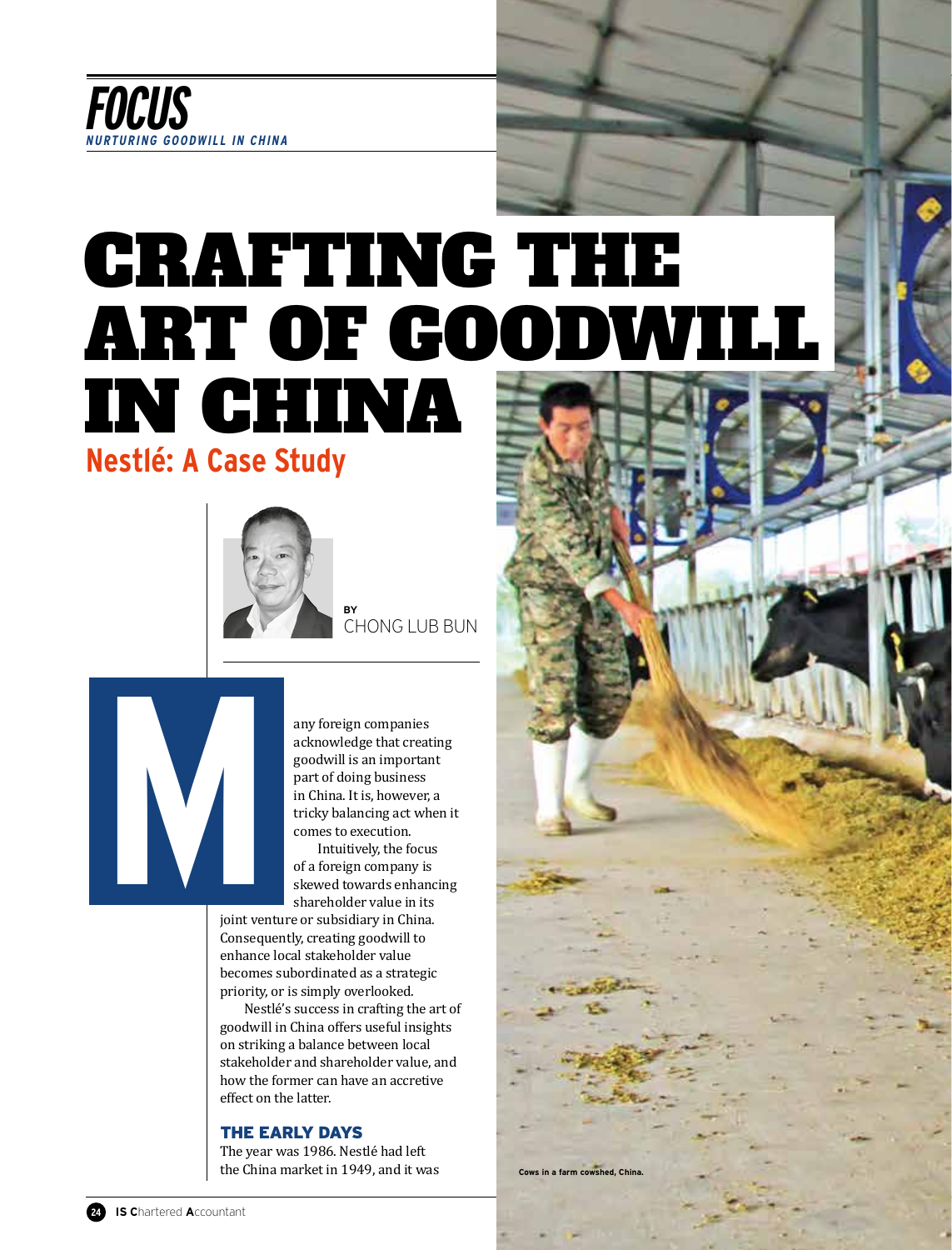

 $\bigstar$ Nestlé's experience has shown that these two issues are not necessarily mutually exclusive, and that a goodwill investment can also have an accretive effect on shareholder value.

> marking its re-entry by inking a joint venture in Shuangcheng, a county in Heilongjiang province. Now, bear in mind that this was 1986 – the Cultural Revolution had ended in 1976, and China's experiment with a market economy had only begun earnestly in 1978. Early days.

Understandably, Nestlé's first joint venture was not established without any reservations. As recounted by Mike Garret, Nestlé's regional head then, "it took us so long to get to this point (and) we often lost heart". 1 Notwithstanding, he also wisely noted that "when a government asks for help, you're on your way to building up valuable credit within a society". 2

So, on top of building the Shuangcheng factory, Nestlé taught the local farmers a thing or two about caring for cows, and went about paving roads for local farmers to deliver milk. For good measure, Nestlé even paid the local farmers promptly for milk – at a time when poorly-run state-owned enterprises were notorious for being dreadful paymasters.

It was back to the basics, and another three to four years would go by before the first Nestlé products eventually rolled off the Shuangcheng production lines in 1990.

### 20 YEARS TO REACH NO.1

Two decades later, Nestlé Shuangcheng held an open house to showcase its

**<sup>1</sup> Rapoport, Carla (1994) "Nestlé brand building machine", Fortune (quoting Mike Garret, Head of Nestlé Asia Pacific) 2 Ibid**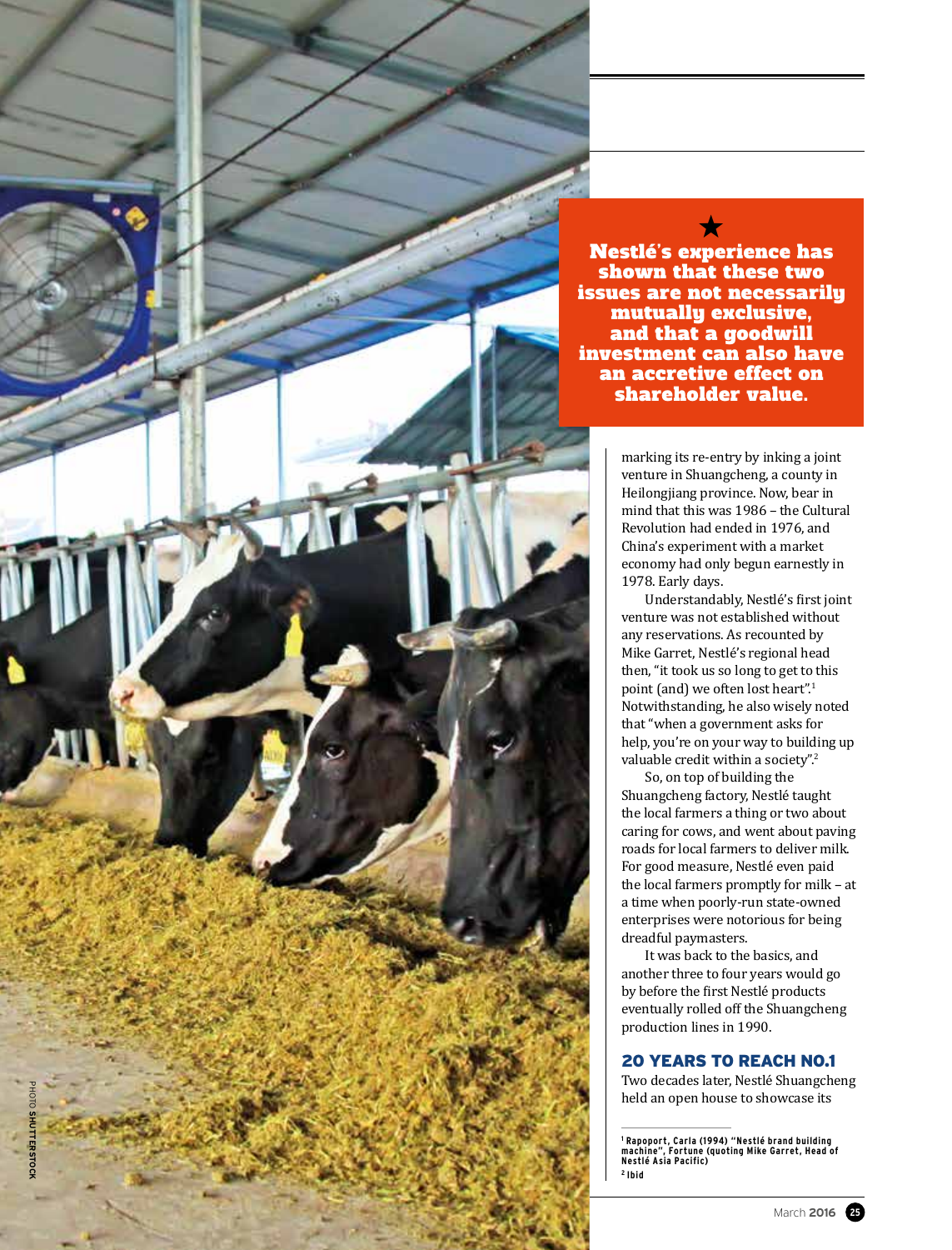

 $\bigstar$ ... the "firm belief" of the top brass at Nestlé is spelled out in actionable, measurable and accountable steps, and these are backed by the full might of Nestlé's corporate resources over a long-term time horizon.

product safety and quality, which was accompanied by a press release aptly headlined as "Nestlé's management of dairy supply chain in China".3 No, this Nestlé headline did not make the front pages of the newspapers that year, but the melamine milk scandal in China did, and headlines such as "Six thousand babies sick from tainted Chinese milk"4 shocked many around the world. China was gripped by a severe consumer confidence crisis. Against this backdrop, Nestlé milk products were declared to be safe, and Peter Brabeck-Letmathe, the Chairman of Nestlé himself, reassuringly proclaimed that "all our products are 100% safe… sales in China are rather being favoured".5

Nestlé attributed the quality and safety of its products to a few factors, and topping the list was a "win-win-win partnership between the farmers, local government and Nestlé".6 Driven, as it were, by this tripartite partnership, the Shuangcheng plant grew from its early makeshift days to become Nestlé's largest Asia dairy production facility in 2008.

#### COFFEE, IN A SOCIETY OF TEA DRINKERS

Shuangcheng isn't the only place where Nestlé's built up "valuable credit within a society". As recounted by Patrick Leheup, a Nestlé agronomist, "when the authorities authorised Nestlé to set up a Nescafe factory at Dongguan, not far from Hong Kong, they asked our company to bring



technical assistance to the coffee farmers in Yunnan, to develop Arabica production".7

Take note. Yunnan province is in southwest China, at the Myanmar border; it is not exactly at the doorstep of the factory at Dongguan. Specifically, it is more than 1,000 kilometres away. Furthermore, the Chinese have been drinking tea for centuries, and Yunnan is one of the largest tea-producing regions in China. This government request was no mean feat, not even for a company like Nestlé.

Notwithstanding, and true to form, Nestlé started coffee beans development in Yunnan in 1988.

By 1997, Nestlé had invested some 20 million yuan to create goodwill in Yunnan, and hundreds of local farmers like Mr Zhou, who had rewarded himself with a new Seiko watch, were harvesting about 100 tonnes of coffee beans a year and lifted out of poverty.

#### HEARTWARMING TALE, WITH STRATEGIC INSIGHTS

Nestlé's story on crafting the art of goodwill in China is indeed heartwarming, but there is more to it than kind acts and lofty causes.

Nestlé's goodwill strategy enables it to manage two tricky issues that many foreign companies grapple with in China – developing value chain activities to enhance shareholder value versus discharging corporate social responsibility to enhance local stakeholder value. Nestlé's experience has shown that these two issues are not necessarily mutually exclusive, and that a goodwill investment can also have an accretive effect on shareholder value.

**<sup>3</sup> Nestlé (2008) "Nestlé's management of dairy supply chain in China", Nestlé press release 4 Moore, Malcolm (2008) "Six thousand babies sick from tainted Chinese milk", Telegraph 5 Reuters (2008) "Nestlé sees positive impact from China milk scandal", Reuters News 6 Nestlé (2008) "Nestlé's management of dairy supply chain in China", Nestlé press release 7 Butler, Reg (2000) "Nescafe operations: Round the world", Tea & Coffee Trade Journal (quoting Patrick Leheup, agricultural advisor to the Coffee and Beverage Strategic Business Unit of Nestlé) 8 Nestlé (2015) "Nestlé in society, creating shared value and meeting our commitment 2014", Nestlé Public Affairs**